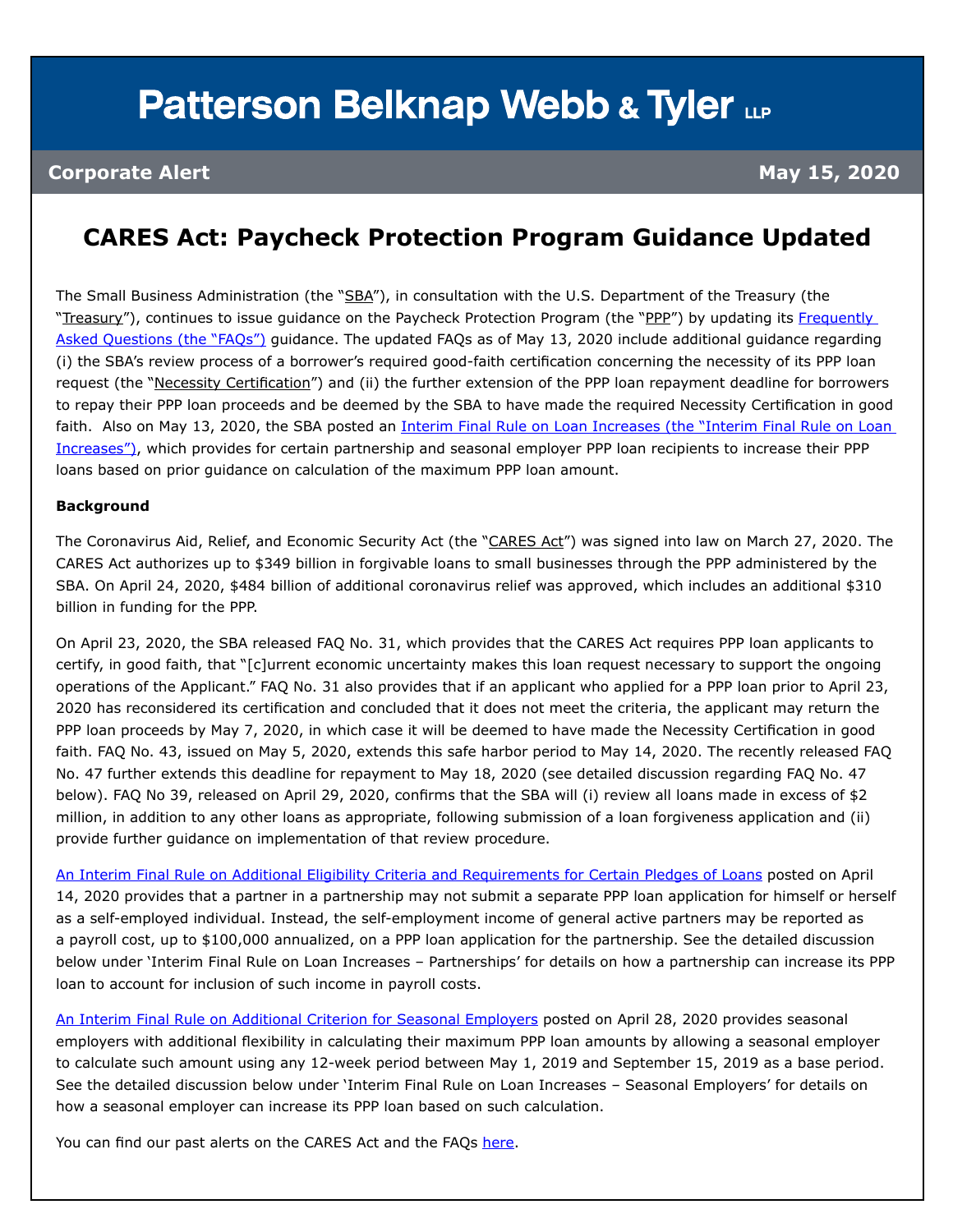### **FAQ No. 46**

Because the landscape of restrictions and conditions on borrowers applying for PPP loans has changed frequently, the SBA's approach to reviewing the Necessity Certifications of borrowers has become a topic of concern. FAQ No. 46, released on May 13, 2020, sets forth the guidance promised by FAQ No. 39 and provides additional explanation regarding the SBA's review process for the Necessity Certification: a tiered approach that differentiates between borrowers that, together with their affiliates, received PPP loans in amounts less than \$2 million and those that received PPP loans in excess of \$2 million.

FAQ No. 46 establishes a safe harbor for borrowers that received PPP loans of less than \$2 million. Any borrower that, together with its affiliates, received less than \$2 million in PPP loans will be deemed to have made the required Necessity Certification in its loan application in good faith. The SBA considers this safe harbor to be "appropriate" because generally borrowers with PPP loan amounts below the \$2 million threshold are less likely to have had access to adequate sources of liquidity than borrowers that obtained larger loans.

Importantly, borrowers that (together with their affiliates) received PPP loans equal to or in excess of \$2 million do not qualify for this safe harbor, but may still have an adequate basis for making the required good-faith Necessity Certification, based on their individual circumstances in light of the language of the certification and SBA guidance. FAQ No. 46 further provides that if the SBA determines a borrower did not have an adequate basis to make the Necessity Certification in good faith, the SBA will seek "repayment of the outstanding PPP loan balance" and notify the lender and borrower that such loan is not eligible for loan forgiveness. So long as the borrower repays the PPP loan after being notified of its ineligibility for forgiveness, the SBA will not pursue administrative enforcement or referrals to other agencies based on that determination. The SBA's determination concerning a loan request's Necessity Certification will not affect the SBA's loan guarantee.

Although the safe harbors, including those described in FAQ No. 46, may limit the exposure of borrowers to SBA sanctions for submission of a Necessity Certification without an adequate basis if the borrower fulfills certain conditions or responds to an ineligibility notice as required, the SBA can still pursue sanctions for other borrower violations of the PPP statute or other guidance, and other government agencies (or whistleblowers on their behalf) can still pursue enforcement of the applicable laws in their jurisdictions. In other words, the safe harbor provided by FAQ No. 46 does not bind the U.S. Department of Justice ("DOJ"), other federal agencies, or potential private litigants.

### **FAQ No. 47**

Pursuant to the [SBA interim final rule posted on May 8, 2020](https://home.treasury.gov/system/files/136/Interim-Final-Rule-on-Extension-of-Limited-Safe-Harbor-with-Respect-to-Certification-Concerning-Need-for-PPP-Loan-Request.pdf), any borrower who applied for a PPP loan prior to April 23, 2020 and repaid the loan in full by the May 14, 2020 will be deemed to have made the required Necessity Certification in good faith. In FAQ No. 47, released on May 13, 2020, the SBA automatically extended the repayment date to May 18, 2020 to allow borrowers an opportunity to review and consider FAQ No. 46.

Guidance provided in FAQ No. 46 and FAQ No. 47, while helpful in certain respects, is less than clear in others. For instance, it is unclear whether borrowers who believe they do not meet the required Necessity Certification and have \$2 million or more in PPP loans have to repay their loan proceeds by the May 18, 2020 deadline provided in FAQ No. 47 or instead can wait until the SBA determines that they are not eligible for loan forgiveness. As noted in FAQ No. 46, so long as the borrower repays the loan in time following the SBA's notification of its determination that the borrower was not eligible for loan forgiveness, the SBA will not pursue administrative enforcement or referrals to other agencies based on that determination. Importantly, as noted above, this will not prevent actions by the DOJ, private litigants, or other agencies.

In addition, many businesses are considering potential negative publicity associated with keeping PPP loan proceeds. As of May 12, 2020, five major news organizations have sued the SBA under FOIA to gain access to PPP loan data,

### **Patterson Belknap Webb & Tyler LLP**

1133 Avenue of the Americas New York, NY 10036-6710 212.336.2000 <www.pbwt.com>